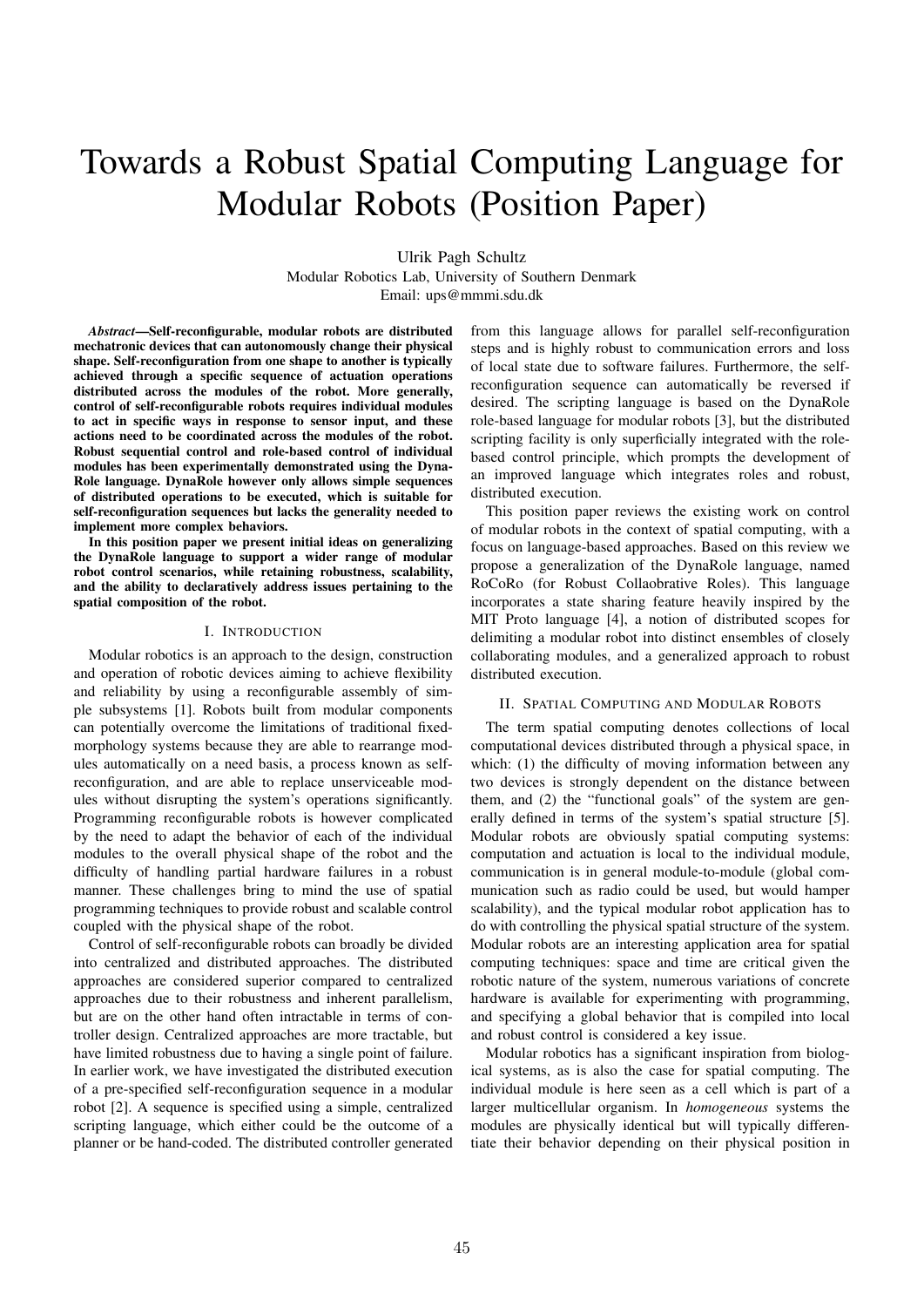the structure, whereas in *heterogeneous* systems the modules also have different physical characteristics [6]. Chemical and biological concepts such as gradients, hormones and central pattern generators have been used for robust, scalable control of modular robotic systems, although typically in an ad-hoc fashion with an application-specific implementation in C.

## *A. Modular robot hardware*

There are numerous different kinds of modular robots [1]. From the point of view of spatial computing, we can make an overall categorization into macroscale modules, that must be carefully controlled due to motion constraints, and microscale modules, that are typically controlled in a probabilistic way that ignores most if not all physical constraints (such modules so far only exist in simulation). In this paper, we focus on macroscale modules, and we are concerned with the problem of global-to-local compilation of programs for physical modular robots with significant motion constraints, limited processing capacity, and unreliable neighbor-to-neighbor communcation. Microscale modules would typically be more directly amenable to principles of self-organization and mathemetical modelling in general, whereas macroscale modules face many significant implementation issues that must be resolved before these principles become relevant to consider in practice.

As an example of a macroscale module, consider the ATRON self-reconfigurable modular robot (Figure 1), which is our primary experimental platform. The ATRON is a 3D lattice-type system [7]. Each unit is composed of two hemispheres, which rotate relative to each other, giving the module one degree of freedom. Connection to neighboring modules is performed by using its four actuated male and four passive female connectors, each positioned at 90 degree intervals on each hemisphere. The likewise positioned eight infrared ports are used to communicate among neighboring modules and to sense distance to nearby objects. The ATRON exists in two hardware generations: one with an Atmel AT-Mega128 micro-controller and 4K of RAM per hemisphere, and one with a 1.2MGate FPGA and 64Mb of RAM per hemisphere, in both cases linked by a serial connection. The first generation ATRON is typical of most modular robotic systems: the processing units are severely constrained in order to keep the system simple, realistic to reduce to small size, and potentially cost-effective by mass production. The second generation ATRON is designed as an experimental platform enabling experiments with standard operating systems and programming languages [8].



Fig. 1. The ATRON modular robot used for various applications

## *B. Self-reconfiguration*

Self-reconfiguration concerns the spatial transformation of the robot morphology from one shape to another. It is typically viewed as a sequence of operations performed by the robot; in some cases self-reconfiguration could be the only operation performed e.g. if performing locomotion based on self-reconfiguration by shifting the modules towards a specific direction in a caterpillar-like motion.

Off-line planning of self-reconfiguration sequences has been studied for a large number of different robotic systems [6], but is largely complementary to the concerns addressed in this paper: we are interested in providing runtime execution support for control of modular robots, including self-reconfiguration. An off-line planner could use the language proposed in this paper as target, and would thus benefit from its features when performing self-reconfiguration.

On-line, distributed self-reconfiguration algorithms address the execution issue that a number of independent modules must coordinate their actions to perform the correct sequence of actions required for self-reconfiguration [9], [10], [11], [12], [13], [14]. Unlike systems which require an off-line plan to be computed first, these algorithms allow self-reconfiguration to be done automatically given a target shape. However, a limitation of the existing, purely on-line distributed algorithms is that neighbor-to-neighbor communication is essential to determine the position of modules relative to each other, and thus a broken communication link, even if it is only one way, is problematic. For example, in the Proteo system by Yim et al., two-way neighbor to neighbor communication is required for coordination between neighboring modules and propagation of heat values in the heat-based method [14].

For modules with motion constraints, scaling selfreconfiguration to large-scale scenarios is often done by the use of *metamodules:* small, flexible *ensembles* (groups) of closely collaborating modules that can move as a unit through the structure of the robot to shape-change the system [15], [16]. Metamodules emerge from the larger robot configuration, move on the surface of other modules, and stop at a new position. The flow of metamodules, from one place to another on the structure of modules, realizes the desired selfreconfiguration. For the ATRON robot, 3 modules are typically combined into a metamodule; a central module plays the role of a "leg" whereas the two others are attached as "feet". Programming metamodules has so far been done in a lowlevel manner using a combination of local actions executed by specific metamodules and global information propagated throughout the structure, such as a gradient serving as attractor for the flow of metamodules [17].

# *C. Biologically inspired locomotion*

Whereas self-reconfiguration typically serves the purpose of transforming the robot between configurations, locomotion is typically performed by actuating modules in a fixed configuration, for example using gait tables [6]. We here review two examples of biologically inspired locomotion that relate both to spatial computing and to the RoCoRo language proposed in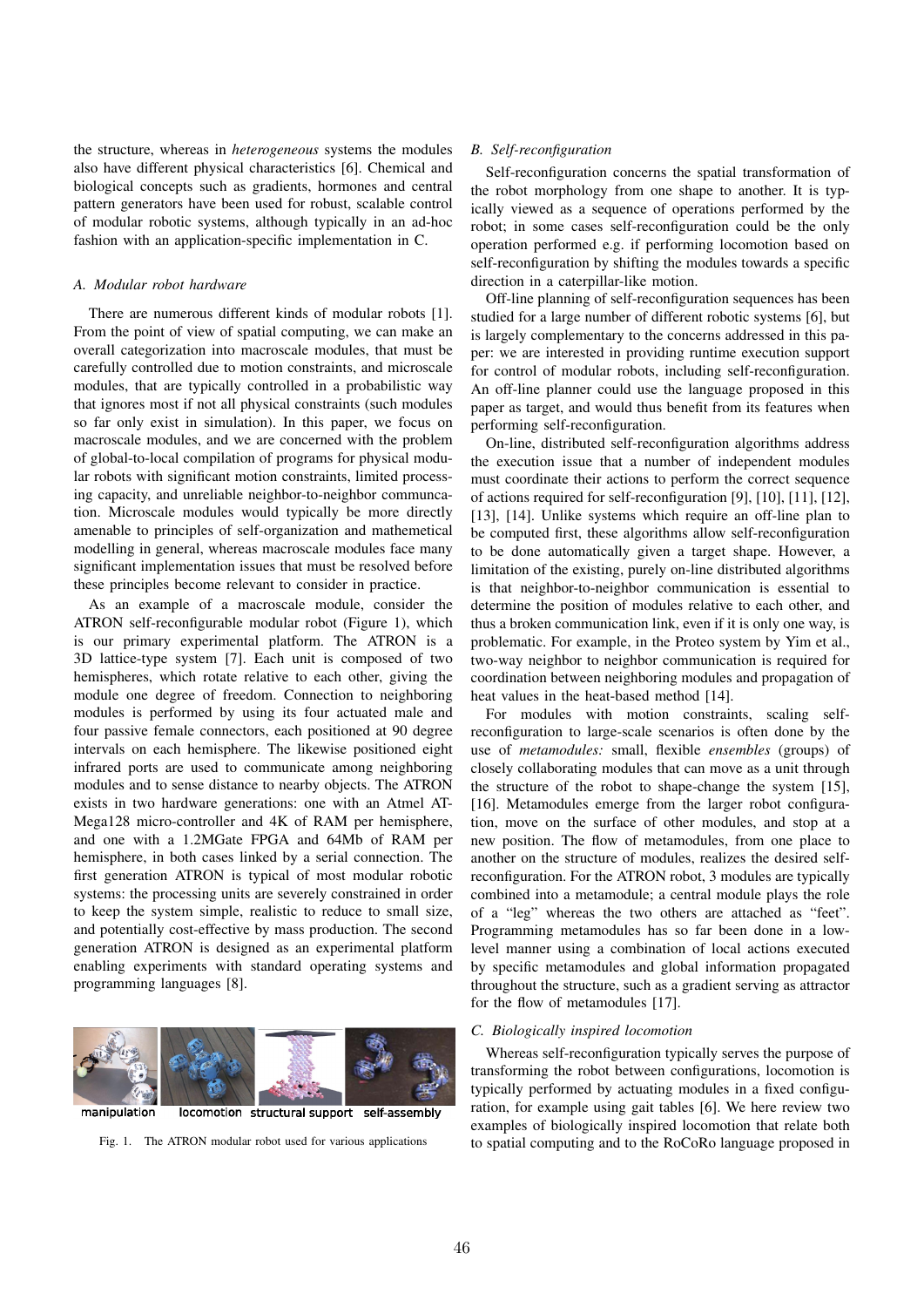this paper. In both cases, locomotion is achieved by propagating timed communication signals through the spatial structure of the robot.

Shen et al. investigates a hormone-inspired approach to communication and control in the CONRO self-reconfigurable robot, where a set of communication signals triggers different behaviors in modules [18]. Hormone signals are packets that are diffused throughout the structure of the robot, possibly causing operations to activate or new hormones to be created when they arrive. This is similar to chemical diffusion, which has also been used as the basis for spatial computing systems [19], [20], [21], and has been shown to be an effective basis for decentralized communication and execution of programs in spatial computing systems. Shen et al. demonstrate experimentally how hormones can be used to control locomotion and self-reconfiguration of physical modular robots in a highly dynamic fashion that automatically adapts to the current topology. Self-reconfiguration is performed using a "cascade of actions" that in execution is similar to the distributed sequences of DynaRole.

In the work of Stoy et al, a lizard-like structure with four legs is programmed using a primitive form of rolebased control where modules respond differently to a timepulse stimuli that propagates through the structure [22]. The behavior of each module and its response to communication is given by its position in the robot, such as "head", "leg", or "spine". Concretely, roles are used to express how modules interpret sensors and events, and the behavior of each module of the robot at any given time is driven by a combination of its role and timed signals propagated through the structure. In this work, the sole focus is on performing cyclic behavior for locomotion, there is no support for coordination or for performing sequences of actions in response to events.

# *D. Language-based approaches*

The self-reconfiguration and locomotion techniques presented thus far all follow a high-level pattern, but are to the author's knowledge in every case implemented using complicated low-level code that is difficult to reuse in a different scenario. Recently, language-based approaches have however been used in the attempt of creating succinct and reusable software for controlling modular robots.

Locally Distributed Predicates [23], [24] and Meld [25] are two declarative programming languages specifically developed to support the operation of large-scale modular robots composed of spherical microrobots [26] that form a selfreconfigurable spatial computing system. The declarative style of these languages enables complex behaviors of subsets of modules to be derived from concise specifications of spatial constraints. The feasibility of executing these languages on resource-constrainted modular robots has however not been addressed. Moreover, from a language design point of view, the declarative style is perhaps not ideal for specifying complex sequences of operations, as the actual operations to be performed are the result of constraint resolutions as opposed to programmer-specified behavior. This is an open issue that

we return to later in this paper. We note that while the context and purpose are similar to the work presented in this paper, a significant difference is the number of modules that robots are anticipated to comprise: The spherical microrobots are assumed to exist in numbers several order of magnitudes higher than macroscale modular robots such as the ATRON. Million-module structures are an ideal match for the typical spatial computing scenario, and can afford to overlook reliability issues that we are intereted in addressing: in the typical macroscale scenario, a single failing module can disrupt locomotion or a whole self-reconfiguration sequence, and must thus be taken into account, while in a highly-redundant context, the same occurrence is often not as significant and can in many cases be ignored due to physical redundancy.

The DynaRole language is designed for role-based control of macroscale modular robots [3]. The DynaRole language is a role-oriented language that allows the programmer to use roles to declaratively specify how behaviors are deployed and activated in the modular robot as a function of its spatial layout and, similarly to the idea of role-based control, how each module responds to sensor inputs and communication. DynaRole programs run on a virtual machine that enables fast and incremental on-line updates of programs, allowing the programmer to interactively experiment with the physical robots. The use of roles allows behaviors to be organized into modules that again are organized into an inheritance hierarchy, providing both reuse and behavioral specialization. Nevertheless, the language provides no support for specifying behaviors at a global level, the underlying virtual machine assumes reliable communication, and in general there is no robustness towards partial failures. Role selection is based on declarative spatial specifications e.g. identifying wheel modules as "modules that have a horizontal rotation axis, only have a single connection, and are at y coordinate 0". The declarative selection primitives and 3D coordinate computations are specific to the robot kinematics, but are in fact automatically generated based on the geometrical description of a single module in the M3L kinematics language [27], which when combined with spatial labels [28] enables morphology-independent programming of modular robots [29].

To enable DynaRole to be used for self-reconfiguration, we extended the language to support robust execution of distributed sequences of operations [2]. Specifically, selfreconfiguration sequences are compiled to a robust and efficient implementation based on a distributed state machine that continuously shares the current execution state between the modules of the robot. Dependencies between operations are explicitly stated to allow independent operations to be performed in parallel while enforcing sequential ordering between actions that are physically dependent on each other. The language is *reversible* meaning that for any self-reconfiguration sequence the reverse one is automatically generated: due to the sequential nature of the programs, any self-reconfiguration process described in the language is reversible by simply performing the corresponding inverse operations in reverse order. Reversibility is subject to physical constraints such as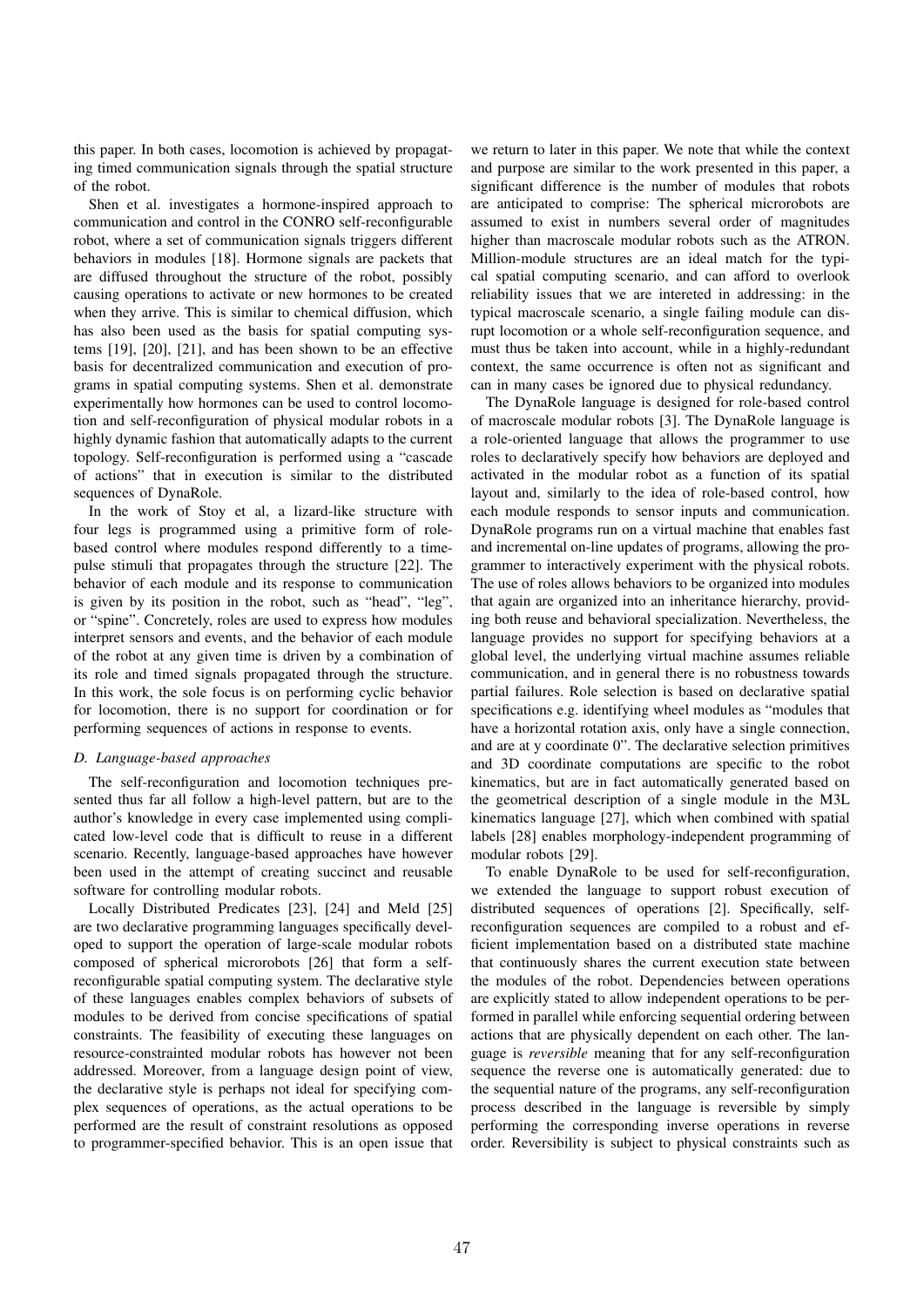gravity, changes in the environment, and hardware failures. The continuous diffusion of the state of each module to its neighboring modules provides a high degree of robustness towards partial failures: one-way communication links still serve to propagate state throughout the structure, and modules that are reset (e.g., due to hardware issues or by a watchdogbased timer) are automatically restored from the neighboring modules. Nevertheless, the distributed sequences are extremely simple, there are no conditionals, loops, or propagation of any state except how far the sequence has executed.

# III. ANALYSIS

The extension of DynaRole to support execution of distributed sequences provided a significant increase in robustness, which was demonstrated both with (relatively) longrunning, reversible self-reconfiguration experiments using physical ATRON modules, and a comprehensive set of selfreconfiguration experiments using simulated ATRON modules (and simulated M-TRAN [9] modules) [2]. One of the primary challenges in programming the ATRON is ensuring robustness towards partial hardware failures in communication, for example two-way communication links that only provide one-way connectivity due to misaligned infrared transceivers. Due to the continuous state diffusion, execution in theory works as long as for any two modules there exists a communication path between them in the robot. The path needs neither to be reliable nor to be static. On the other hand, as mentioned earlier, the sequences cannot react to changes in the environment and are not really integrated with the role-based behavior specification language.

DynaRole sequences could be made more general by adding support for shared program state and conditionals. Shared program state could be diffused similarly to how the distributed sequence progression is shared. In the specific case of sequence progression, each module is reponsible for merging the global state received from neighboring modules with the local state — for arbitrary program state this would have to be handled by the programmer. Such a state sharing approach is inspired by and bears many similarities to MIT Proto [4]: there is not necessarily a single, consistent global state, rather each module continously computes its own view of the shared state. Given that changes to state and progression of execution are propagated together, different parts of the robot may have different views on the state of the sequence, but each of those views will be consistent and will ultimately converge if conditionals are guaranteed to always take the same branch. Indeed, for conditionals the primary challenge is to handle the case where different modules executing parts of the same sequence would take different branches due to sensor inputs or local copies of a shared state having different values. More generally, there is also the question of when to start the execution of a distributed sequence: since the sequence typically involves operations that modify the physical state of the robot, running more than one sequence at a time is usually not relevant. A solution to both of these issues is to delegate the responsibility of triggering sequences and testing

conditionals to a single module in the structure. This provides a simple semantics perfectly suitable for e.g. local creation and control of metamodules, but at the obvious cost of limitations in scalability and robustness.

The Meld and LDP language have been designed for controlling subsets of modules within the larger structure. Declarations are used to identify subsets of modules that perform specified operations over time. This approach is obviously required for scalability to larger scenarios, and is essential for supporting the concept of metamodules, which is a proven way of controlling larger-scale ATRON structures. In these scenarios, module groups must be created and dissolved at runtime. A similar scenario is that of self-assembly of modular robots [30]. Here, a larger ensemble is built from smaller groups of modules that become dynamically connected, but the reverse operation splits up the ensemble into smaller groups, each forming their own ensemble. In all these cases, the module subsets can be seen as a dynamic scope delimiter for execution and state propagation. This scope identifies modules that are sharing state and optionally are participating in the execution of a distributed sequence of actions. (This notion of a distributed scope has many similarities to logical neighborhoods [31].)

The design of domain-specific languages often exhibits a tension between declarative and imperative styles of programming. Unlike Meld and LDP which are purely declarative, DynaRole favors a mixed style where declarations are used to control the selection of behaviors in response to the spatial layout of the robot, whereas the behaviors themselves are in an imperative style, similarly the growing point language [19]. We believe the mixed style to be most well-suited to the task of programming modular robots, but this remains an open issue in the design of programming languages for modular robots in particular and for spatial computing in general.

# IV. TOWARDS THE ROCORO LANGUAGE

## *A. Introducing RoCoRo*

We propose the RoCoRo (Robust Collaborative Roles) language as a generalization of the DynaRole language, intended for robust, general-purpose control of modular robots. The language has two primary abstractions: ensembles and roles. An *ensemble* is a dynamic, distributed scope the covers a number of modules and introduces shared state and distributed behaviors into these modules. A *role* applies to a single module, and introduces local state and local behaviors into the module. Roles are further divided into *primary roles* of which only one can be active on a given module at a given point in time, and *mixin roles* of which any number can be active on a given module at a given point in time. A module can be a member of any number of ensembles at a given point in time. Ensembles and roles together are referred to as *entities*, and the set of entities active on a given module is called its *activation*. Declarative rules are used to control the activation of entities based on spatial constraints, the entity activations on neighboring modules, local state from roles, and shared state from ensembles. Entities can be specialized with a semantics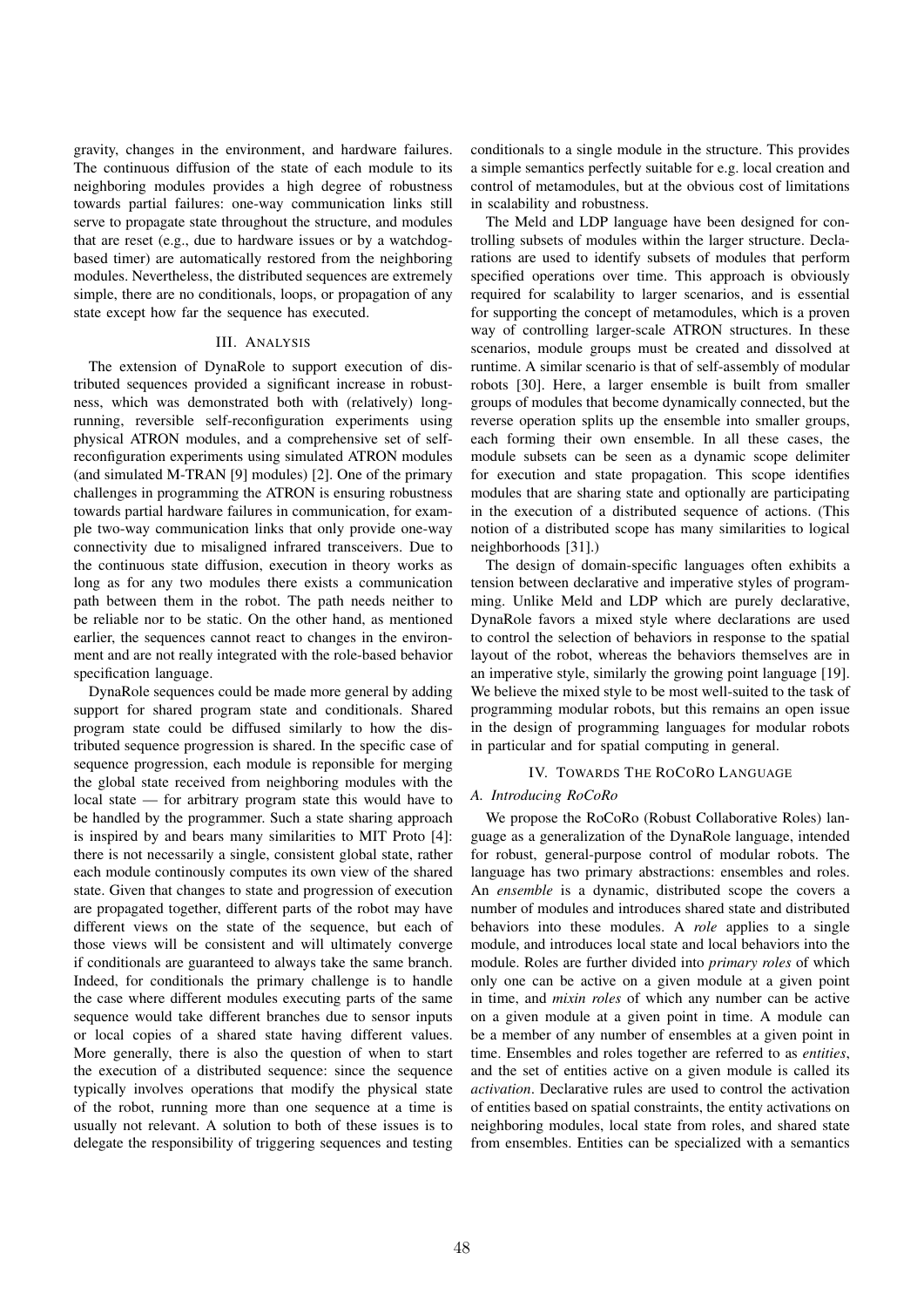```
abstract ensemble GradiField {
  int q = \texttt{QMAX} \texttt{INT};g.update {
    min = \texttt{QMAX} INT;
    for(ng: GradiField.g) min = Math min(min,ng);
    if(g<@MAX_INT) g = min+1;
  }
}
mixin role GradiSource within GradiField { q.update { q = 0; } }
```


Fig. 2. Gradient field in RoCoRo applied to a configuration of two docked cars using concrete instantiations CarFrontGrad and FrontSensor which specialize (instantiate) GradiField and GradiSource respectively. The docked car configuration moreover contains two Car ensembles which each consists of three modules playing car-specific roles.

}

resembling standard object-oriented inheritance: members can be added and existing members can be overridden.

## *B. RoCoRo by example: gradients*

As a classical spatial computing example also relevant in modular robotics, consider the implementation of a simple gradient field in RoCoRo, shown in Figure 2. The ensemble GradiField is used to describe the scope of the gradient field, it introduces a shared variable  $\sigma$  and provides an update rule for g which continuously updates the value of g. The update rule accesses the available (cached) values of  $q$  from the neighboring modules, and uses these to compute the local gradient value (the @ sign indicates an external constant). The mixin role GradiSource can be activated on some module that already is part of the GradiField ensemble, and overrides the update rule from the ensemble to always make the local gradient value be zero, making the module a source in the gradient field. Member overriding depends on the order at which the entities were activated at runtime, in this case since the role is created within a pre-existing ensemble, the update rule from the ensemble would necessarily be overridden by the update rule from the role. Both entities are however declared abstract, meaning they cannot be activated without first making a specialization for a concrete scenario.

As an example of a specialization of the gradient entities, consider a gradient field for an arbitrary car vehicle; this gradient field is illustrated for a configuration of two docked cars in Figure 2. Assume that the modules in each vehicle are subroles of Front or Wheel, and that the gradient source should be modules playing the role of Front and have no forwards ("north") connections. In this case, the following specialization will activate the gradient field:

```
ensemble CarFrontGrad extends GradiField {
 require subrole(Front) || subrole(Wheel);
}
mixin role FrontSensor extends GradiSource {
require subrole(Front) && connected(NORTH)==0;
}
```
The ensemble specialization adds a "require" declaration which specifies under what conditions the ensemble can be activated on a given module, and similarly for the mixin role specializing the gradient source.

```
enum Obstacle { None, Left, Right, Center }
ensemble Car {
  // State shared between all modules
  Obstacle obstacle = Obstacle.None;
  // Distributed control behavior
 behavior Front.move() {
    Front.if(Car.obstacle==Obstacle.None) {
      Wheel.drive(); Wheel!evade();
    }
    else {
      Wheel.evade(); Wheel!drive();
    }
  }
}
```

```
role Front within Car {
 // Needs 2 neighbors
 require connected(@COMPASS_ANY)==2;
  // Continuously monitor proximity
 behavior checkProximity() {
    if(isProximity(@FRONT_LEFT) &&
      isProximity(@FRONT_RIGHT)) {
      obstacle = Obstacle.Center;
    } else { ... }
 }
```

```
abstract role Wheel within Car {
 abstract constant Obstacle MY_SIDE;
 abstract constant Compass CONNECTED_SIDE;
  // Require 1 connection + break symmetry
 require connected(CONNECTED_SIDE==1)
       && connected(@COMPASS_ANY)==1);
  // Activated as behaviors by Car.move
 void drive() {
   self.rotateContinuous(100,1);
  }
 void evade() {
    if((obstacle==MY_SIDE)) {
     self.rotateContinuous(50,0);
    } else {
      self.rotateContinuous(100,0);
    }
 }
}
```

```
role LeftWheel extends Wheel { ... }
role RigthWheel extends Wheel { ... }
```
Fig. 3. Two-wheeler ATRON car obstacle evasion in RoCoRo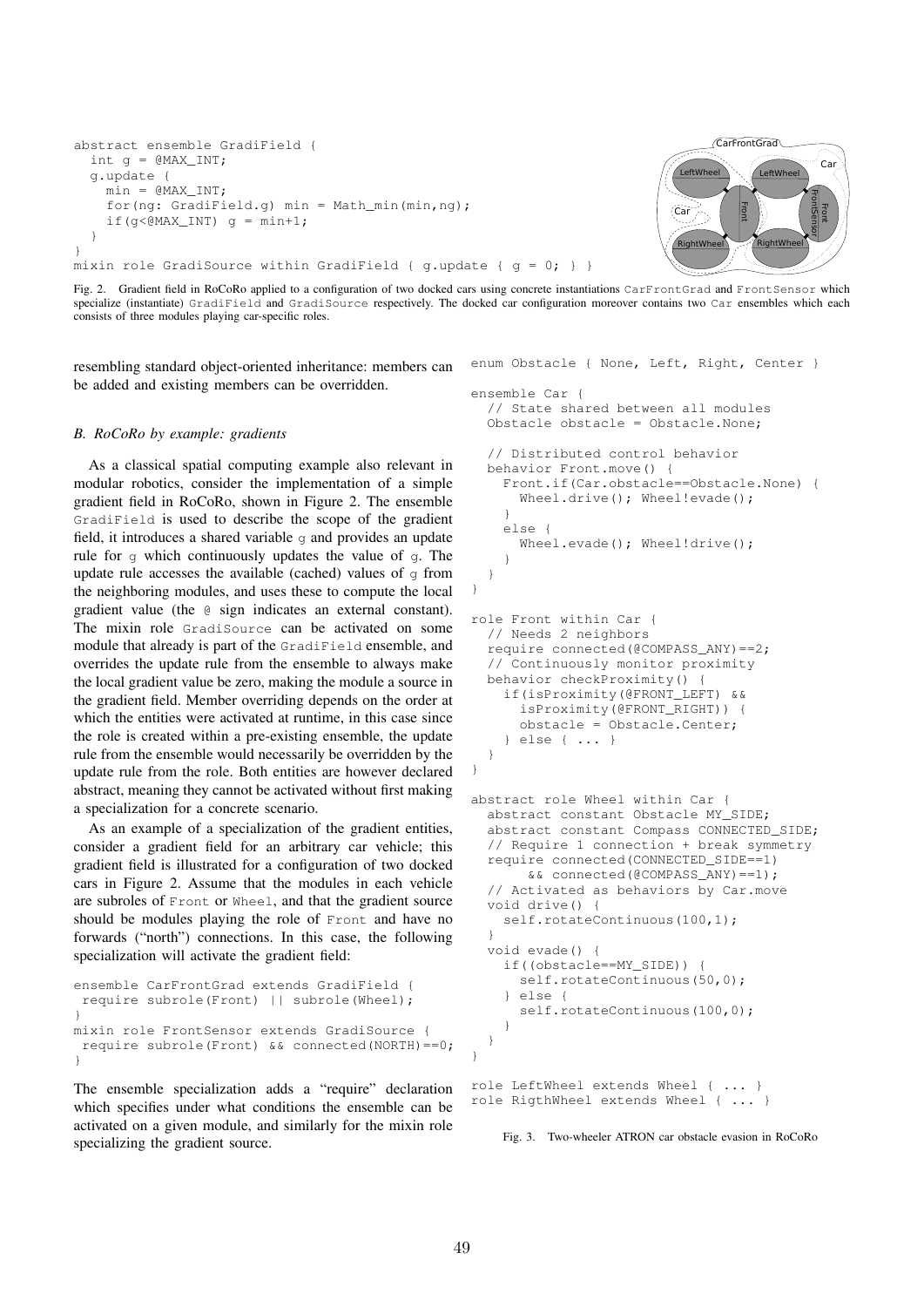## *C. RoCoRo by example: obstacle avoidance*

One of the primary design goals of RoCoRo is to allow modular robots to be controlled in a robust manner based on a global description of the behavior. As an example of this, consider obstacle avoidance for the small ATRON cars from Figure 1 (rightmost picture), depicted schematically in a docked configuration in Figure 2: a "Front" module in the middle and two "Wheel" modules on the sides. An obstacle evasion program for such a two-wheeler car robot is shown in Figure 3. The ensemble Car is used to define the scope of the car; the ensemble is non-abstract and defines no requirements, and so is automatically activated on every module of the robot. This ensemble defines a shared variable obstacle (of an enum type, similarly to e.g. C or Java) and a shared behavior move which can only be initiated by modules playing the role Front.<sup>1</sup> Shared behaviors execute as distributed sequences of operations across the modules of the robot. In this example, the move behavior is a global description that expresses the coordination between the various modules of the ensemble; since it only has two steps it could however also have been implemented as a behavior in the role Front, but the chosen design arguably makes the overall behavior of the robot more clear. In general, an ensemble behavior can consist of several steps which execute as a robust sequence.

Behaviors are always initiated continuously and atomically to the entity in which they are declared (e.g., for a given role or ensemble, only a single behavior runs at a given point in time). Behavior initiation is decided by a scheduler on the individual module, whether defined on an ensemble or on a role. This is also the case for the behavior move which starts with a test on the shared variable obstacle. Depending on the value of obstacle, the sequence either activates the method drive and deactivates the evade method or alternatively the inverse, and it does this on all modules of the robot playing the role Wheel or a subrole. Activating a method means that it acts like a behavior, that is, it is continuously activated on the respective modules. Deactivating a method means that it stops acting like a behavior. For a given module, this method activation is subject to the state of the distributed sequence being propagated to this module.

The role Front defines the requirements for role activation (connected to two modules, the wheels) and its behavior which is to continuously monitor the proximity sensors and update the shared variable obstacle correspondingly. Note that no update rules are defined for the shared variable, this means that the default update rule is used, which simply overwrites the local value with the most recent value received from the neighbors, unless the variable was assigned locally in which case it no longer updates automatically but will start to propagate to its neighbors. (If the variable is assigned multiple places in the robot, modules that have not assigned a value to the variable will receive different values at different times through state propagation.) The abstract role Wheel defines the conditions under which a wheel is activated as well as how it behaves when the methods drive or evade are activated. The exact requirement and behavior depends on whether it is a left or a right wheel, which is described by the abstract constants that are defined by the concrete subroles for left and right wheels (not shown). The method evade uses a slower rotation speed if the obstacle is on the same side as the wheel, which causes the car to turn away from the obstacle.

### *D. RoCoRo runtime behavior*

The RoCoRo language is built on the idea of continuous state propagation by diffusion to neighboring modules. Roles react to changes in the environment that they receive through diffusion, both in terms of what methods are activated and in terms of what role should be active on the module. The shared state from ensembles is also propagated using diffusion, and the local update rules (explicit or implicit) define how the state is merged.

The shared behaviors execute similarly to the distributed sequences from DynaRole: once initiated, each operation in the behavior explicitly denotes the module where it should execute. A program counter denoting the set of parallel executing operations is shared between all modules executing the sequence, and is advanced when modules begin and complete operations. Here, the activation of a method is instantaneous and does not wait for the method to run; rather, the method is activated and will start to run the next time state propagation is performed, and will continue to do so until deactivated.

State propagation is not assumed to be reliable, on the contrary the language is designed for operation of modular robots with unreliable communication links, such as the ATRON. Changes to the module activation, updates to shared variables, activation and deactivation of methods, and progress in the execution of a distributed sequence propagates asynchronously throughout the module structure, and only when the underlying communication system has succeeded in propagating information through a communication link. For consistency, complete information about the state of a module is transmitted in a single packet, but this is problematic on a system like the ATRON where the older generation modules cannot reliably transmit more than roughly 100 bytes of information per packet. We leave this issue to future work.

#### *E. Implementation status*

A complete RoCoRo frontend and code generator for Java source code is currently being implemented using the xtext eclipse framework. The generated code assumes a high-level object-oriented runtime system, which is being implemented on top of the USSR generic simulation framework for modular robots [32]. Unlike earlier work [3], this implementation does not address the issue of code distribution in any way, this is considered future work. Moreover, there currently is no underlying spatial information framework, meaning that only very simple predicates can be used to query the physical structure of the robot. Our plan is however to integrate the

<sup>&</sup>lt;sup>1</sup>If there were multiple modules playing this role, the behavior could be initiated in multiple places at once, dealing with this issue is considered future work.